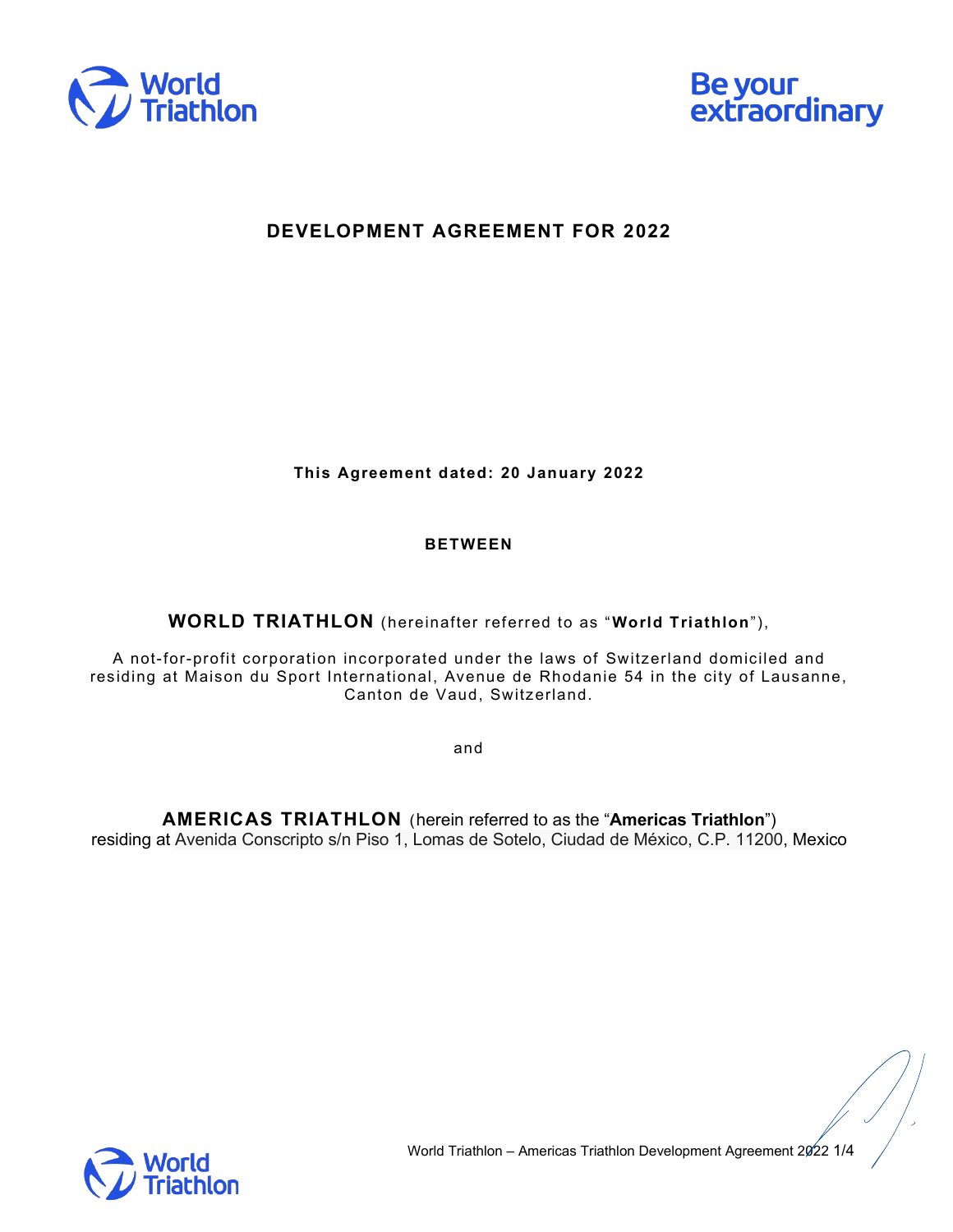- **1. Introduction:** The purpose of this agreement is to:
	- 1.1. Support Americas Triathlon's strategic development goals, which focus on:
		- a.) Governance, administration, and financial operations,
		- b.) Athlete and Coach Development.
		- c.) Technical and Event Development.

America s Triathlon's development budget for 2022 was drawn up considering the current economic situation that the vast majority of American countries are going through, the low or non-existent score of athletes in the World Triathlon Ranking and the aim of optimizing the resources allocated by World Triathlon.

- . 1.2. Provide the personnel, resources, and budget allocations to support Americas Triathlon achieving their strategic development goals;
- 1.3. Provide a sustainable structure for accessing resources and programmes and for reporting on a semester basis for the development projects.
- 1.4. Improve liaison with World Triathlon in order to work closely together to achieve the best results for programmes already in place and implement others according to the particular needs of Americas Triathlon and affiliated NFs.
- 1.5. The following specific goals have been set for 2022:
	- To host 10 World Triathlon Development Regional Cup events in 10 nations with the participation of neighbouring NFs and link up with athletes, coaches, Technical Officials, and events educational initiatives.
	- To provide continuous coach education and certification opportunities
	- To provide continuous Technical Officials education and certification opportunities
	- To identify talents from all over America and with the constitution of the Americas Team and allow them to access Continental Cups without financial restrictions.

| <b>2022 AMERICAS TRIATHLON DEVELOPMENT BUDGET</b> |                                                                              |                                |     |
|---------------------------------------------------|------------------------------------------------------------------------------|--------------------------------|-----|
| <b>Goal Area</b>                                  | <b>Budget Item</b>                                                           | <b>Amount in</b><br><b>USD</b> |     |
| Administration, Finance,<br>Governance            | Administration and Communication coordinator<br>Fee                          | \$12.000,00                    |     |
|                                                   | Events & TO Coordinator Fee                                                  | \$<br>6.000,00                 |     |
|                                                   | Accounting (all accounting, fiscal, banking and<br>treasury management fees) | 6.000,00<br>\$                 |     |
|                                                   | <b>Community Manager</b>                                                     | 3.000,00<br>\$                 |     |
|                                                   | Americas Triathlon Congress                                                  | 4.000,00<br>\$                 |     |
|                                                   | Americas Triathlon Office expenses                                           | 4.000,00<br>\$                 |     |
|                                                   | <b>Subtotal</b>                                                              | \$35.000,00                    | 18% |
| <b>Technical</b>                                  | World Triathlon Technical Officials Level 2<br>Seminar (Spanish)             | 5.000,00<br>\$                 |     |
|                                                   | World Triathlon Technical Officials Level 2<br>Seminar (English)             | \$<br>5.000,00                 |     |
|                                                   | <b>Subtotal</b>                                                              | \$10.000,00                    | 5%  |

**2. Projects:** The agreed projects with budget/resource allocation are:

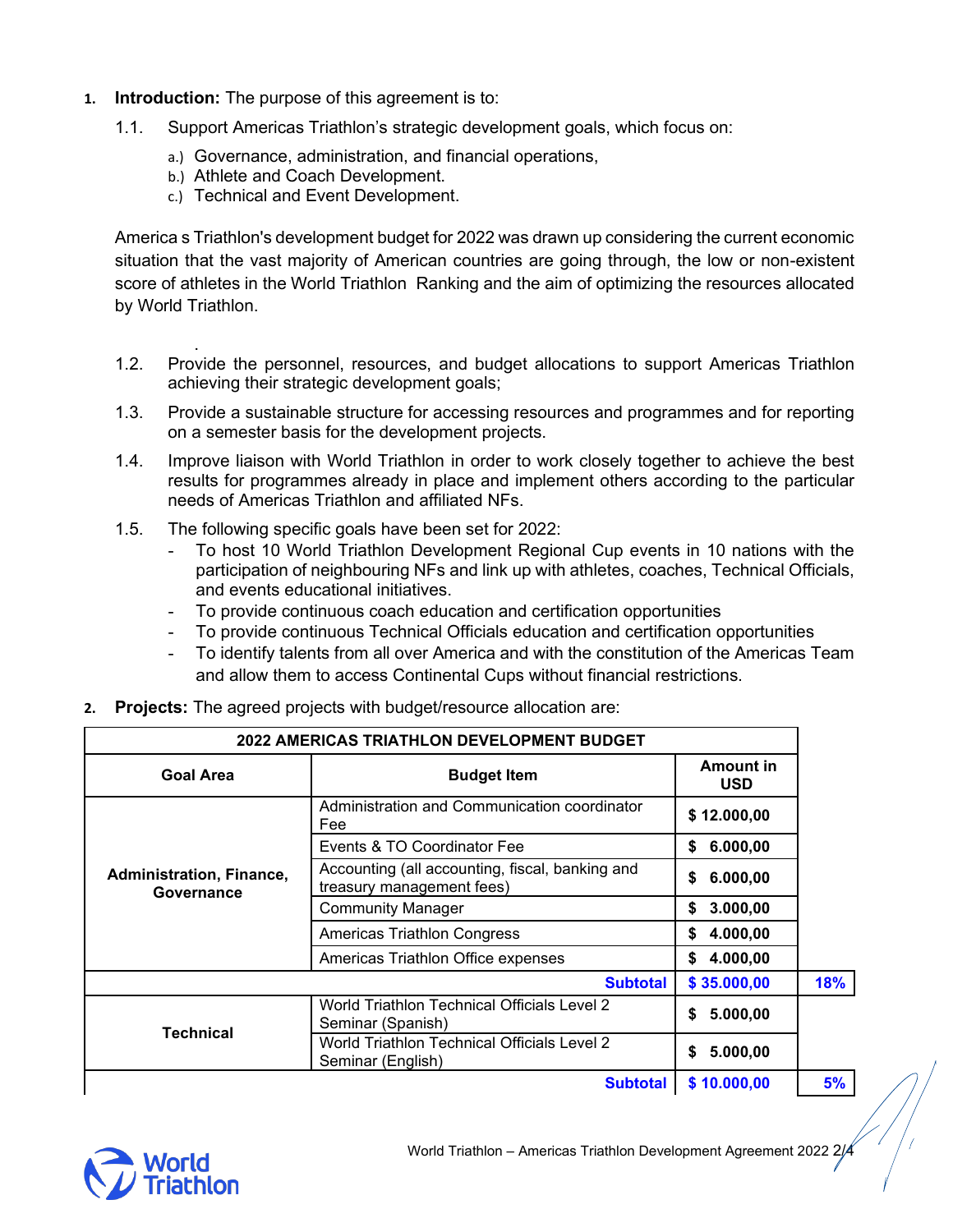| Coaches                                          | World Triathlon Coaches Level 1 Online Course<br>(English, Spanish) | \$10.000,00  |             |
|--------------------------------------------------|---------------------------------------------------------------------|--------------|-------------|
|                                                  | World Triathlon Coaches Level 2 Online Course<br>(English, Spanish) | \$10.000,00  |             |
|                                                  | <b>Subtotal</b>                                                     | \$20.000,00  | 10%         |
| <b>Development Regional</b><br><b>Cup Events</b> | South America - 4 events (Paraguay, Ecuador,<br>Columbia, Uruguay)  | \$44.000.00  |             |
|                                                  | Central America - 3 events (Guatemala, Costa-<br>Rica, El Salvador) | \$33.000,00  |             |
|                                                  | Caribbean - 3 events (Puerto Rico, Barbados,<br>Miami)              | \$33.000,00  |             |
| <b>Subtotal</b>                                  |                                                                     | \$110.000,00 | 55%         |
| <b>Athletes Development</b>                      | <b>Team America</b>                                                 | \$25.000,00  |             |
|                                                  | <b>Subtotal</b>                                                     | \$25.000,00  | 13%         |
|                                                  | <b>TOTAL</b>                                                        | \$200.000,00 | <b>100%</b> |

The above budget figure (200,000 US\$) was approved by the Americas Triathlon Executive Board and the World Triathlon Executive Board.

Any change to the agreement will require the approval of both parties. Any changes to the abovelisted projects can be presented to World Triathlon Development & National Federation Services Department until September 30, 2022, which will require the final approval of the World Triathlon Executive Board.

World Triathlon made the following recommendations to the above projects:

- The World Triathlon Development Regional Cup events should be discussed in detail, and their implementation should follow the World Triathlon Guidelines.
- Qualification and selection criteria for the Team America project should be discussed once ready.
- **3. Obligations and Reporting Procedures**: World Triathlon and Americas Triathlon will ensure all projects are planned, and funds and resources are managed transparently, including:
	- 3.1. Work with the World Triathlon National Federation Services & Development to clearly outline each project's procedures, content, outcomes, and reports. World Triathlon Development & National Federation Services Department will provide forms for all project planning, funding and reporting.
	- 3.2. All justification should be sent to the World Triathlon National Federation Services & Development, based in Lausanne, Av. Rhodanie n.54. 1007 Lausanne, Vaud Switzerland.
	- 3.3. Allocating funds for programmes and activities which will take place at the beginning of the year. World Triathlon will pay one-quarter of the total amount during that period. Further payments will be made once Americas Triathlon justifies the amounts received. Americas Triathlon and World Triathlon Administration will agree on which amounts will be paid directly to Americas Triathlon for their disbursement and which will be paid by World Triathlon.
	- 3.4. File semester (6 months period starting  $1<sup>st</sup>$  of January) project reports with expenses supported by receipts and reasons for the expenditure. World Triathlon Administration and Finance will provide the format for the reports.<br>
	Supported by receipts and reasons for the expenditure. World Triathlon Administration and<br>
	Finance will provide the format for the reports.<br>
	World Triathlon – Americas Tri